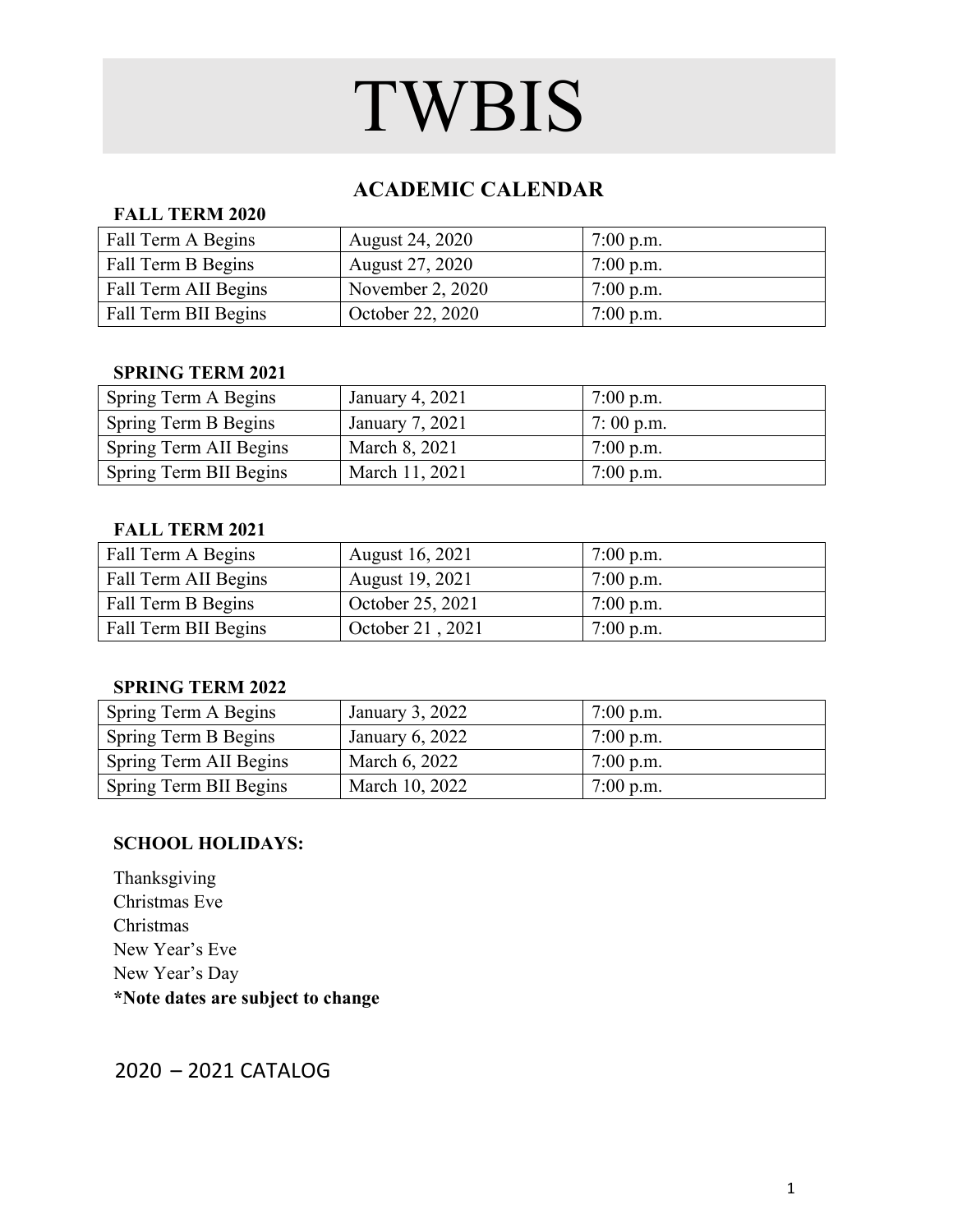#### **COURSE SUMMARY**

#### **FIRST YEAR: DIPLOMA PROGRAM - (12 credits)**

**TH101 Elementary Principles of the Christian Faith** –There are certain basic teachings necessary for all believers to understand. This course will explore Hebrews 6:1-3 concerning these foundational truths which are essential to grow from babes to mature Christians. (3 credits)

**TH102 Spiritual Formation - "The Journey"** - This course will look at the ways of people and the ways of God revealed by the trip Israel made from Egypt to the Promise Land. We are all on a journey with the Lord and want to arrive successfully to our Promise Land. Ten major tests qualified or disqualified Israel on their journey and we must learn the lessons well. (3 credits)

**TH103 Tabernacle of Moses** – This course will study the acceptable way of worship and how to draw near to God. (3 credits)

**TH104 Old Testament Survey** - It is important that we have a good grasp of the whole Bible. However, it is important to first gain an understanding of each book of the Bible. This class will help us understand the parts of the Old Testament as they relate to the whole. (3 credits)

#### **SECOND YEAR: ASSOCIATES DEGREE – (24 credits)**

**TH201 – TH202 The Gospel and Black Theology** – This course will study what has been the theological journey of the Black Church in a segregated America from drawing the parallel between Israel in Egypt. (6 credits)

**TH203 New Testament Survey** – It is important that we have a good grasp of the whole Bible. However, it is important to first gain an understanding of each book of the Bible. This class will help us understand the parts of the New Testament as they relate to the whole. (3 credits)

**TH204 Covenants** – God only deals with his people through contracts. Can two walk together, except they be agreed? Amos 3:3 This course will look at the covenant agreements between God and his people from the beginning to present day. (3 credits)

#### **THIRD YEAR: BACHELORS PROGRAM – (36 credits)**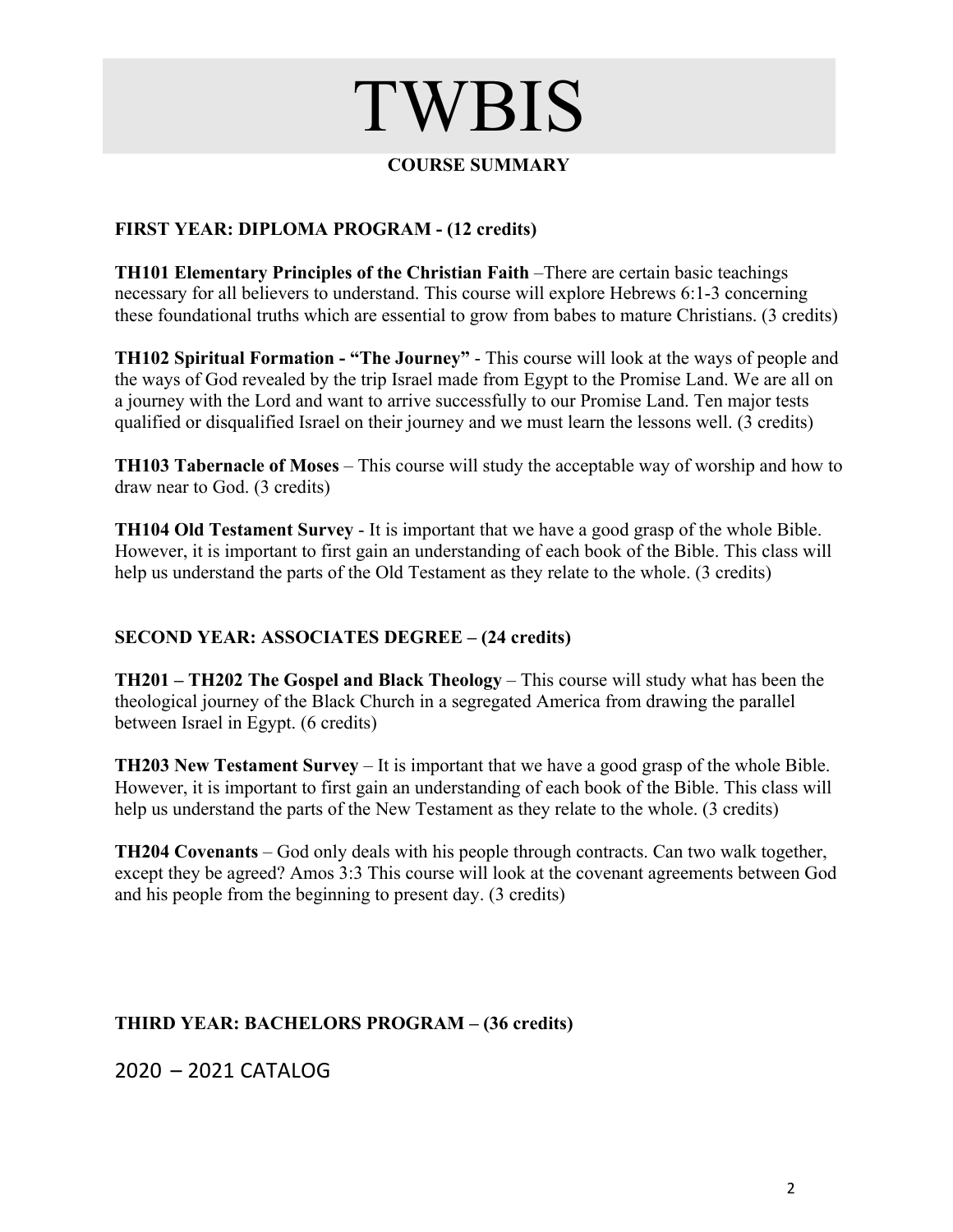**TH301 Book of Acts** – This study explores the beginnings of Christianity and the enabling power of the Holy Spirit in its growth, witnessing and problem solving. (3 credits)

**TH302 Discipleship and Evangelism** - Go therefore and make disciples of all nations… Matthew 28:19a This course will study evangelism and the ministry of making disciples. (3 credits)

**TH303 Spiritual Warfare** –The thief comes to kill, steal and destroy… John 10:10 This course studies the weapons of our warfare with an emphasis on the supernatural so that we can be equipped to defeat our enemies and live victoriously. (3 credits)

**TH304 Life of Christ** – This course is a study of Jesus Christ, the man, the method and the mission. (3 credits)

#### **FOURTH YEAR: MASTERS PROGRAM – (48 credits)**

**TH401 Hermeneutics** – The Bible was written in three languages by over 40 authors from diverse occupational backgrounds over a 1600 year period. The purpose of this biblical hermeneutics course is to help us to know how to properly interpret, understand, and apply this holy book. (3 credits)

**TH402 Renewal Theology** – This course will explore theology from a charismatic prospective and reveal a better understanding how God works in our lives. (3 credits)

**TH403 Church History** – This course will look at the history of the Christian Church from its beginnings to present day and examine the marks that constitute the Church, its government and impact in the world. (3 credits)

**TH404 Homiletics** – Homiletics is the art of writing and preaching sermons. This course will study the essentials of putting together and delivering a message from the Bible. (3 credits)

#### **FIFTH YEAR: DOCTORAL PROGRAM – (60 credits)**

**TH501 Apologetics** – This study will equip the student to articulate the faith in a post-modern world. (3 credits)

**TH502 Christian Counseling** – Jesus teaches us to care for one another. This course will look at how to assist, support and comfort people as their lives are transformed with the life truths found in the teachings of Jesus and the ministry of the Holy Spirit. (3 credits)